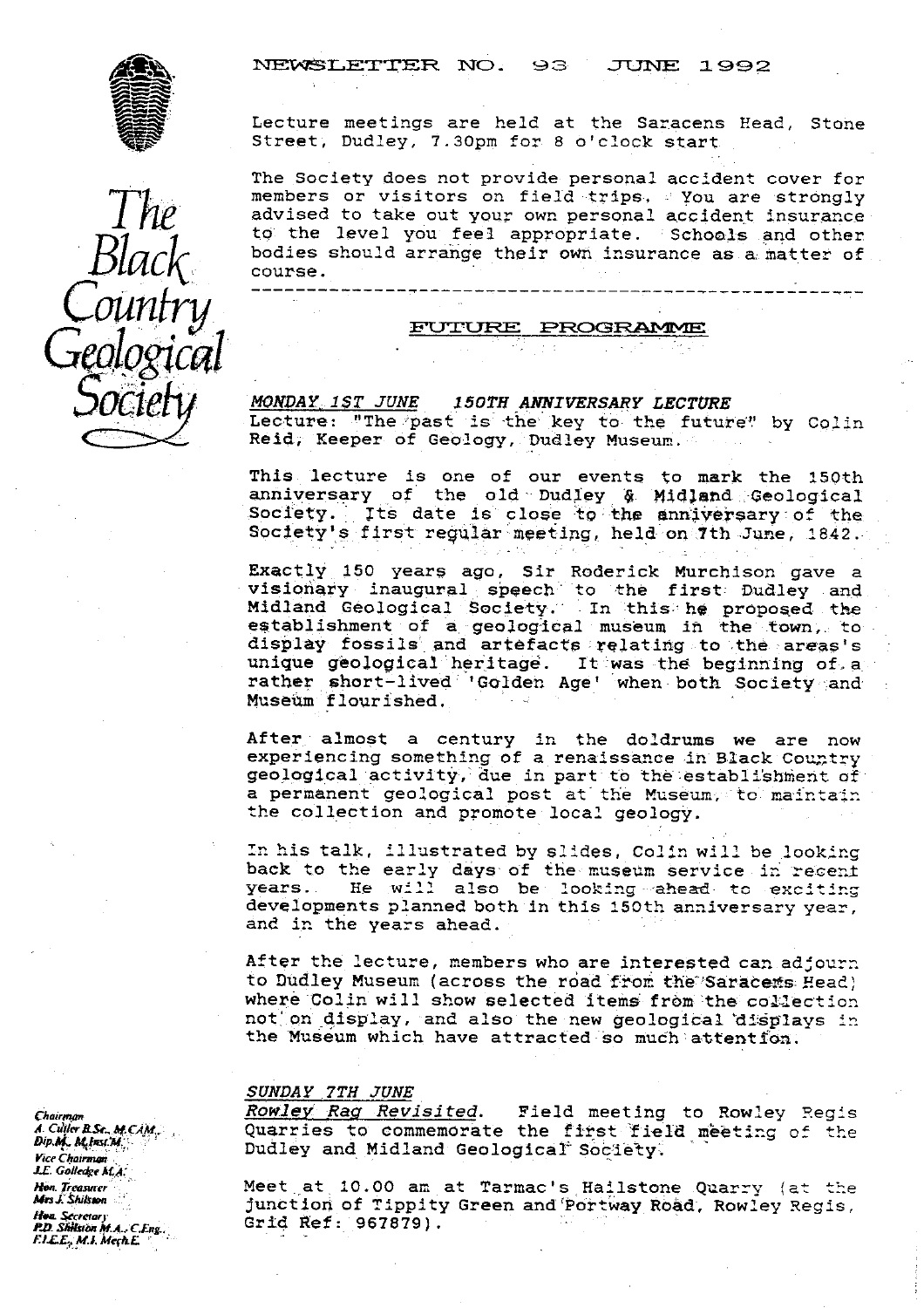The first field meeting was held on 7th June 1842 and started with a lecture regarding the igneous rocks of the South Staffordshire coalfield. After a "cold collation" at the Dudley Arms Hotel, the party visited the Rowley HiL1s Quarry to Inspect operations.

Our field meeting will also be a mixed day, with talks in the conference room at Hailstone Quarry, Rowley Regis, (conference room kindly arranged by Tarmac) including a talk by an ARC/Tarmac representative, by Dr. Brian Glover *of the British geological Survey and Mr. Colin Knipe of* Johnson Poole • & Bloomer, geotechnical engineers. There will also be a description of the quarry and visit to the workings by kind permission of ARC Ltd, and of Tarmac Quarry Products.

### SUNDAY 20Th' SEPTEMBER

Field meeting to Church Stretton, Shropshire. Joint field meeting organised by Shropshire Geological Society.

Meet 10.00 am at the main car park in Church Stretton (grid ref: 453936) . When travelling along the A49 Ludlow-Shrewsbury road, turn into Church Stretton at the traffic. lights: After 200 yards turn left into the car-park.

This is another of our meetings to mark the 150th anniversary of the Dudley and Midland Geological Society. The society was re-formed in 1862, and one of its first field meetings was held on 19th September 1862 to Church Stretton, so the meeting in our programme will be almost on the anniversary, 130 years later.

It **was** a joint' meeting with other local societies - *Woolhope Field- Club, Oswestry Field Club and* Warwickshire Field Club. The party from Dudley travelled by train to Shrewsbury, met up with the others and visited the Museum; afterwards they went' to Church Stretton, where some of the group visited Long Mynd and others Caer Caradoc.

Our friends from the Shropshire Geological Society, who represent some of the same clubs who joined the original field meeting, are kindly organising the joint field meeting, again to Church Stretton, to mark the occasion.

### *MONDAY' 1 2TH OCTOBER*

Lecture: "Blue John fluorspar" by Dr. Trevor Ford.

Flourspar (calcium fluoride) is found widely in the Carboniferous Limestone areas' of the Peak District of Derbyshire in association with veins of lead, but around Castleton the special variety, known as "Blue-John" or "Derbyshire Spar" is found, and where it used to be mined

It has'a'deep blue or purple colour, or can be banded purple-and-white, and it has been prized as a semi-precious ornamental stone, from which vases and ornaments have been seen in Chatsworth House and other places in Derbyshire so Blue John combines art and history with geological interest.

Dr. Trevor Ford, of Leicester University, has made a special study of Blue John and will describe its occurrence and its history. He is well known for his geological lectures, and addressed the Society some years ago on another of his specialities - precambrian fossils.

# udente *\$UNDA Y 18TH OCTOBER*

Field meeting to Walsall, Hayhead limestone mines and quarry, and Barr Beacon. Beacon. Leader: Peter Whitehead, Head of Earth Sciences, Bluecoat Comprehensive School, Walsall.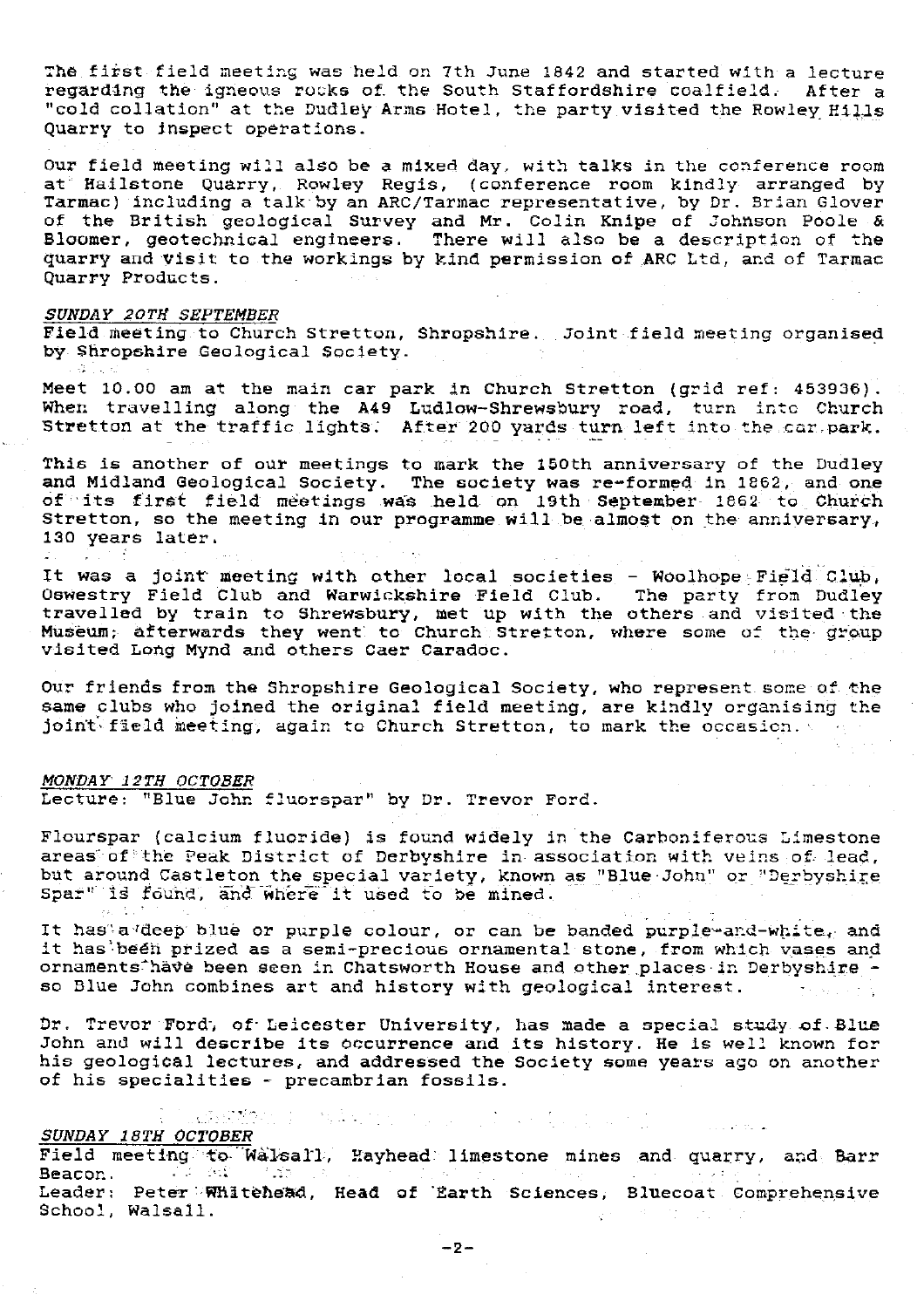Meet: 10.30am at Hayhead Nature Trail car park, Longwood Lane, Walsall (grid ref: 042986). This is about 2 miles ENE of the centre of Walsall. Longwood Lane is off the A454 road from Walsall to Aldridge.

This area of Walsall has much geological interest, as it has inliers of  ${\tt Silurian}$  limestone - the Barr Limestone - and shale, as well as extensiv Triassic deposits. Limestone has been mined and quarried in the area for centuries, and the Hayhead trail has been designed to show some of the best exposures.

Barr Beacon, which forms a prominent feature of the scenery north of Birmingham, is in the Triassic, Sherwood Sandstone group. It has a large quarry face giving an extensive view of the strata. 网络松叶树

PETER WHITEHEAD has been associated with this Society since its formation in 1975. He is very active in the field of geology teaching, and also runs Rocky Rex Enterprises, which produces geological teaching material for schools.

OCTOBER/NOVEMBER (date to be decided). Canal barge trip through the newly re-opened Dudley Canal. With geological and historical commentary.

MONDAY 16TH NOVEMBER

M*ONDAY 16TH NOVEMBER*<br>Lecture: "Silurian geology from the Pentlands to Pembroke" by Dr. Derek Siviter, University Museum, Oxford.

SATURDAY/SUNDAY 28-29TH NOVEMBER. GEOLOGY FAIR in Dudley Town Hall to celebrate 150 years of the Dudley Museum geological collection.

*'MONDAY 7TH iJECEMBER .*

Lecture: "Lessons from the fossil record" by Dr. Alan Thomas of Birmingham University,

 $\mathcal{L}^{\text{max}}_{\text{max}}$  , where  $\mathcal{L}^{\text{max}}_{\text{max}}$ 

A. S. S. S. S. S. S. S. S. S. S. S.

*JANUARY 1993* (Date to be decided) Lecture.

*MONDAY 22ND FEBRUARY 1993 .* AGM followed by a talk "The Falkiand Islands?' by Sheila Pitts.

EDITORIAL

 $\sim 10^{11}$  and  $\sim 10^{11}$ 

Our membership is so active and alert that there is no dearth of material for the newsletter, almost a superabunlance. but I would welcome offers of book reviews, items on geology in education (Earth Science in the National Curriculum ?) and careers in Geology. I've been told that the average age<br>`of members of Natural History Societies is over seventy. I'm not aware that our membership is ageing (but that is probably because I, too, am growing old gracefully) but I would welcome articles likely to be of interest to younger members. members.

> REPORTS **The Secret State**

-- - mot --- - ---------\_--- - --- -----\_ -- \_,---- -- --- - - ----\_-

Lecture: 'Geology and the Nuclear Industry' by Nigel Monckton, UK Nirex Ltd.

The first slide to be shown by Nigel Monckton from  $\mathcal{H} \mathcal{K} / \mathcal{N}$  if a held the title 'Then Nirex came - and blight feli on the earth' The talk then went on to reassure us that they were doing their very best to ensure that things would not end in this way. would not end In this way.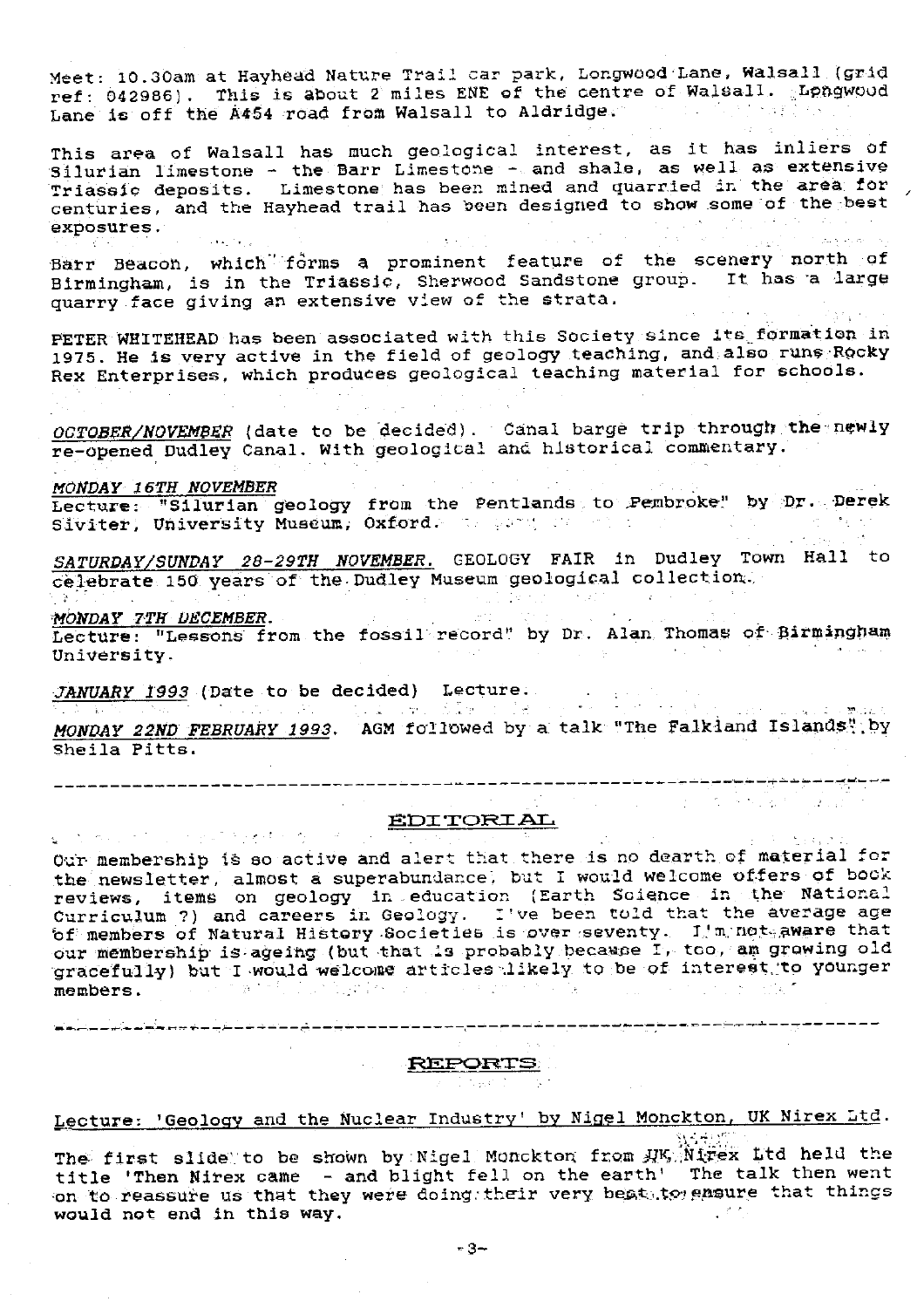JK Nirex is responsible for the safe disposal of solid low-level and intermediate-level raidoactive wastes. Everything is to some degree radioactive and radiation is all around us even in the food we eat. level above which radioactive material becomes 'waste' is measured at  $400\,\mathrm{Bq/Kg}$ . Around 75% of this radioactive waste arises from the manufacture use and reprocessing of nuclear fuel in the British nuclear power programme, 20% from military operations including nuclear submarines and the weapons programme plus research, and the latter 5% is represented through the use of radioactive , materials in, for instance, medicine and *industries such. as* agriculture'. Overall, just 1.1% from the 4 million cubic meters of toxic waste produced each year is classified as radioactive.

It is important that this waste is managed safely in a socially acceptable way. Nirex works within government policy where it is seen that disposal of waste is better that storing it. Reasons for this are that simply storing the waste first puts off *a* final decision as to what to do with it, and once nuclear operations are ended *on* sites, this material would then have to be moved and monitored, possibly causing greater unnecessary worker exposure to  $\sim$ radiation. Disposal in a deep site would be less susceptible to damage and if damage occurred, it would not release material directly into the environment. It is estmated that only 1 more site will be needed to take the UK's production of low to intermediate nuclear waste until about the year  $2055.$ 

The proposal is that waste will be stacked in special vaults, 0.5 mile underground accessed via sloping spiral tunnels. The burial puts barriers between the waste and the environment and the waste itself is encapsulated in steel drums surrounded firstly by a concrete grout and secondly by. a concrete lining which is backfilled and sealed. This multi-barrier concept therefore slows down the rate at which waste will escape from the repository, during which time its radioactivity is **dying away.**

Groundwater is a problem as this could 'soak' into the barriers and disperse the waste. The barriers however, surrounding the waste, ensure that it is very difficult for water to infiltrate. Any water coming into contact with the waste material will, due to having passed through the concrete, be very alkali. Alkali water is much less efficient at dissolving material which is neutral or acidic. However, eventually, as the waste starts to dissolve and moves away from the site, if the geological area is chosen correctly, it will face natural barriers; stopping it from easily getting to the surface. Meanwhile, radioactivity is decreasing all the time.  $\blacksquare$ 

The best- site for selection would therefore have to have primarily low groundwater flow and be geologically stable with suitable rock types and structures for natural barriers. Knowledge would also be needed of their permeability in order to ascertain how the water flows through the rock and the chemistry of the rock, as this can obviously affect the chemistry of the groundwater $\leq$  The geotechnics of the area dictate the constructability of the repository. Rock strength, the existence of fractures and in situ stress are all factors considered.

Two sites were investigated for the repository: Sellafield and Dounreay. Although similar in their geology, Sellafield was chosen finally for further research as over half the waste **was** already being produced **at** this **site** and so it would mean a reduction in transport of the waste thereby reducing further risk via transportation.

A period of volcanic activity at the end of the Ordovician Era forms the. Borrowdale volcanic series. Above these are deposited Carboniferous and Permo-Triassic rocks, the sandstones from which contain many fractures and form a major aquifer making them unsuitable for waste disposal. In surveying. the area boreholes and seismic and electromagnetic techniques were used, both inshore and offshore to investigate the area below this aquifer in the  $\sim$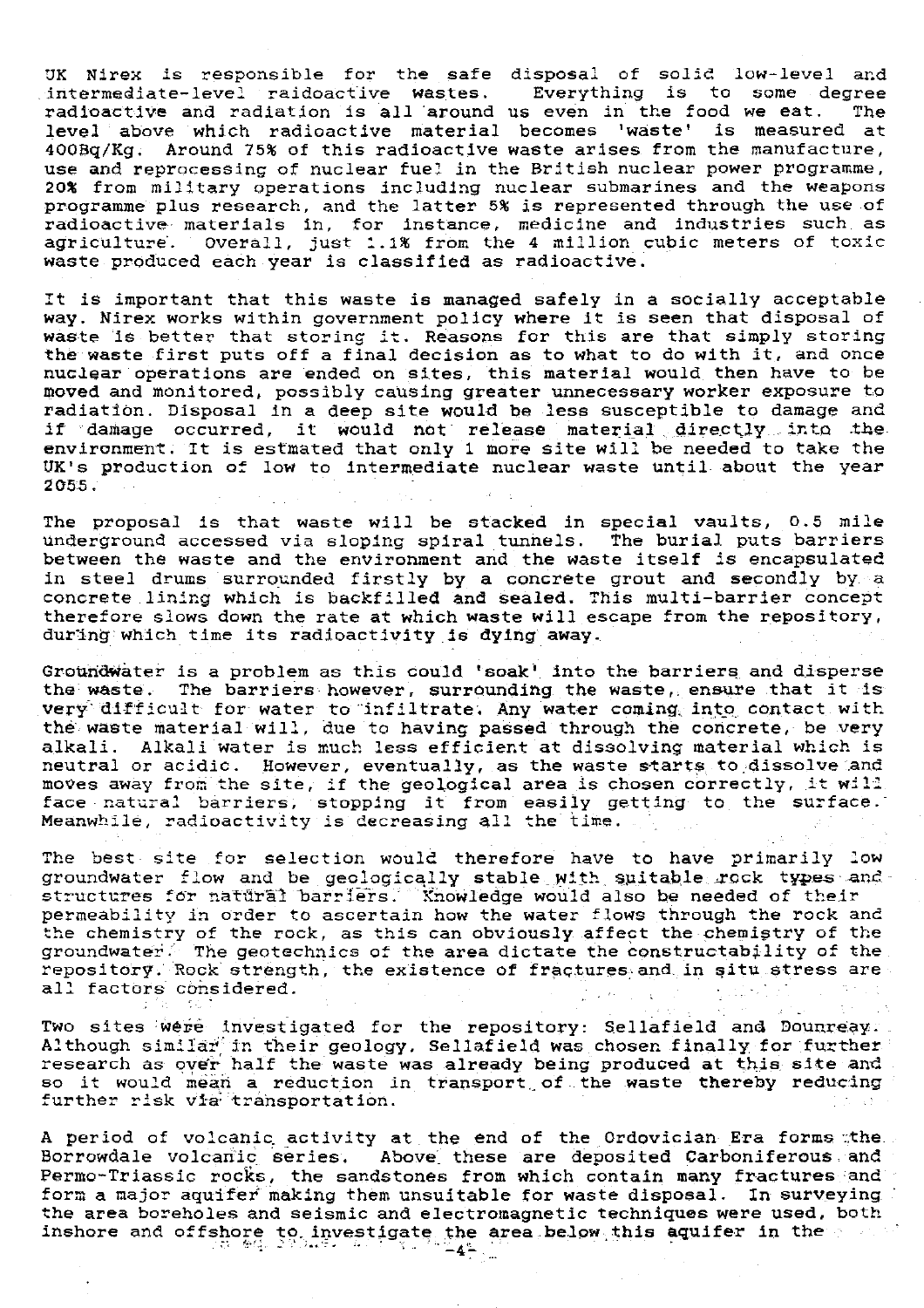Borrowdale series. It was discovered that a layer of brockram on top of the volcanics acted as a seal and stopped the flow of water from both above and below it. This ideal natural barrier within this geologically stable area is therefore continuing to be investigated as the future safehold for radioactive waste.

 $\mathcal{A}(\mathcal{A})$  and

 $\odot$  . .

An example was given of six natural reactors occurring in Gabon in West Africa which had run for thousands of years producing about 8 tonnes of waste products. These fission products had been left unprotected and the majority had not moved with only some having moved a minimum distance from the source. This was used as evidence that if the conditions were right the waste products could be held safely.

If the repository in this area goes ahead, five miles of spiral tunnels. will lead from'Sellafield to the underground repository. Waste will be carried by train into the vaults where disposal would enable long term radiological protection. By the end of 1992 UK Nirex Ltd will submit a planning aplication for the development of the repository, providing that an :Environmental Impact Assessment and geological investigation continue to give confidence in the site.

UK. Nirex are certainly doing their best to achieve a 'safe for all time' nuclear waste policy. A very interesting and informative talk.

LUCY BURGESS

الهابا الحادات والمع

# Lecture: Classic landforms of the coast of South West England - Peter Keene

Peter Keene has had a special interest in the interpretation of the coastal landforms of South West England, ever since being brought up in North Devon. He began his talk with the subject's origins in the theories of W.M. Davies. This related geological structure and the weathering processes on it, to the stage these had reached in terms of youth, maturity and old age. Nowadays a more polycyclic approach is accepted, and that processes change when the climate changes. climate changes.

In South West England the four main rock types were illustrated. We were *shown* examples of granite tors and cliffs, Permo-triassic red sandstones, Culm measures and Hangman grits. High energy environments such as the wave cut platforms at Hartland were contrasted with the low energy environment of Bideford Bay. Most high energy environments face west, and landslips are usually removed within two years. The geology may well be the same in both environments, but in low energy environments any cliffs will be low, with slumping, often of head deposits which cover the previous landform.

Stages of equilibrium are revealed especially by wave cut platforms... These exist at about 85m and 210m. Hartland shows excellent examples in the present wave cut platform, and the level top of Warren Cliff which cuts across the dramatic folding. Sea level has been at its present height for about 3000 years. More local examples of processes were shown, such as *limpets causing* roughening of the rock surface beneath them - "mussel power". A very interesting example of the effect of *wetting and* drying on clays was shown. Interesting example of the effect of wetting and drying on trays was shown.<br>Where a stream reached the sea over clays, there was a small headland, because this area was always wet, but the coast either side was easily eroded.

Changes in'climate would profoundly affect' the erosion of chalk, which would be much more resistant when frozen in the Pleistocene. In the South West, the drowned valleys are another example, because they were graded to a much lower sea level.

Many of ts have happy memories of the geology and landscape of South West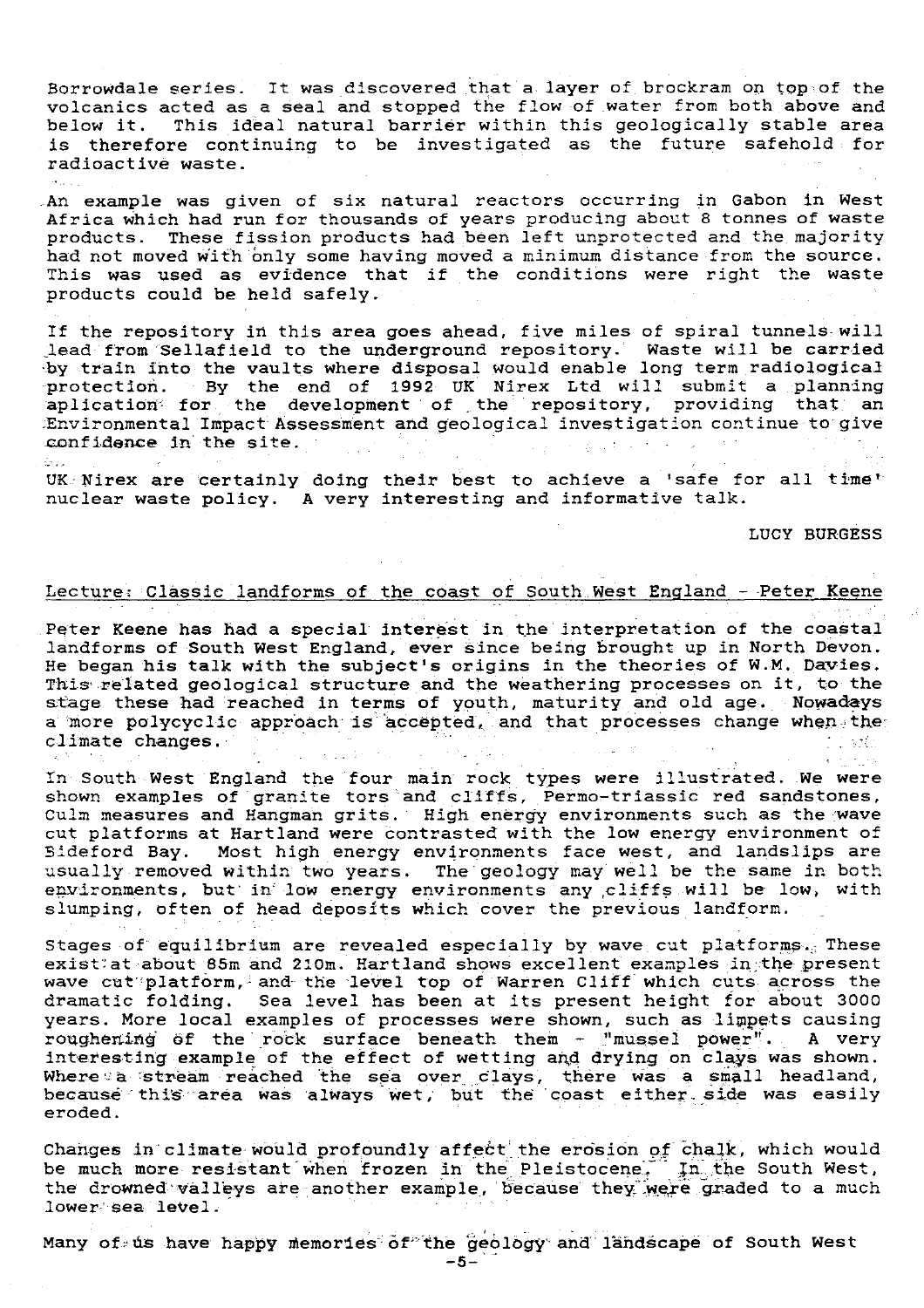England, and the speaker brought them alive again in a wider setting for us. This was especially so for those of us who were on the weekend trip to Hartland last year.

SHEILA PITTS

# CONSERVATION NEWS

--------------

Part of a letter from Graham Worton:

A number- of people approached both myself and Alan Cutler to tell us that someone was doing some earth moving at the Hayes Cutting at Lye. This is one of our most important sites for geological conservation and contains the junction between the Silurian and Carboniferous systems.

Naturally, we were quite concerned and I visited the site on a number of occasions to sample and record newly exposed rocks. About two weeks ago myself and Alan met an oficer of Dudley Council on site to discuss their roadworks project and how it would affect the S.I.N.C. On the basis of these site discussions Dudley MBC agreed to help in restoring the cutting to its former status by removing trees from the rockface and top of the embankment, where they were leaning out precariously. We offered at very short notice, to supply a working party to do the conservation work on the rock face itself, as the engineers were sympathetic to the sensitivity of the site and did not wish to "do any damage" through ignorance of the important features. Dudley MBC also provided a skip to take the rubbish we removed from site/rock faces to assist in our clean-up.

We set a provisional date as the weekend of 25/26 April so as not to clash with Easter. It was unfortunate that we had so little time to respond as the meetings and agreements (and working party dates) all fell between formal Society gatherings and we were forced to make personal contact with members and friends to get a party together, and it is this latter issue that I am really writing to you about.

I hope that we can find a little space in the next issue of the BCGS Newsletter to thank the individuals who gave so generously of their time to help in the conservation work at the Hayes. Most were given only a day or so's notice and still they turned out to make a spectacular difference to the well being of the site. Other than myself the working parties consisted,  $\rho$ the following individuals and it is fitting that they should be named and praised for the work they put in. These were:-

Saturday 25 April: - John Moore, Simon Weatherly, Bob and Sue Fairclough, Dave Withington, Dave Iddles. Sunday 26 April: Simon Weatherly, John Moore, Bill and Ray Foxhall.

Though few in number, their labours were great, and as a result of their work one of our most important sites has once again become a valuable teaching resource.

We should not forget to thank all those others who were contacted and indicated that they would have loved to help but were prevented from doing so by previous commitments. We should also give a very big thank-you to Dudley MBC. They have been very supportive and understanding, providing much of the work effort and resources to dispose of the waste we generated.

Finally, we should apologise for not reaching everyone who might have liked to have come along but were not informed. We should be able to satisfy them. in the future however, when we carry out further works at this and other sites where we have, more time to respond.

T will send some before, during and after photographs of the work when 1 get the films developed.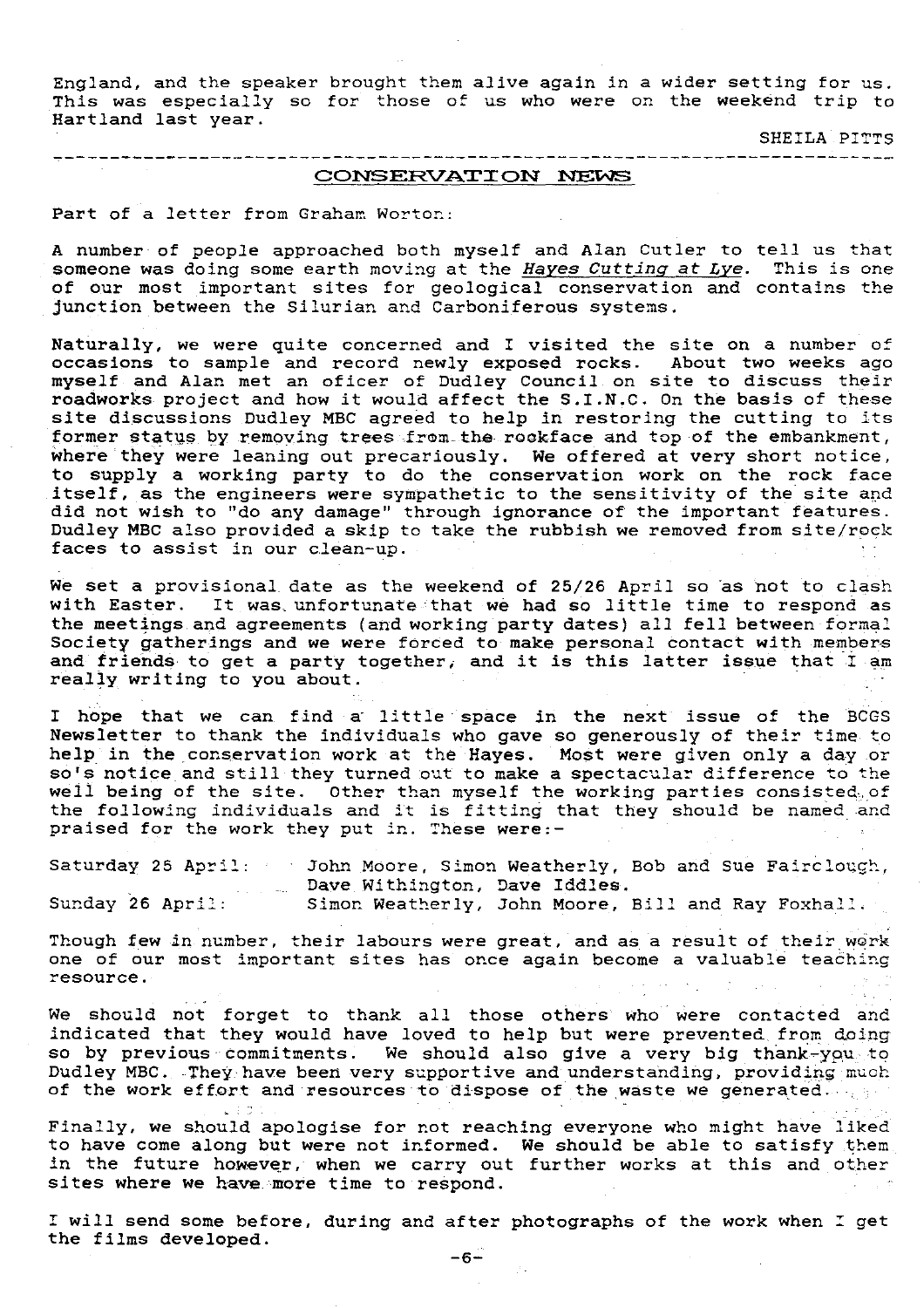### FIELD GUIDE REVIEWS

Geologists' Association Guide *No 45.* Onny Valley, Shropshire - Geology Teaching Trail by Peter Toghill - £2.50

Highland Geology Trail by John L Roberts. Published by Strathtongue Press, Tongue by Laing, Sutherland IV27 4XR

Recent Geologists' Association Guides have become 'thick and costly' but the Association in conjunction with English Nature has recently issued a new Trail Guide to the Onny Valley in a slimmed form and would welcome our comments. It has a mere 20 pages and relates to a 'Classic and famous section' of the shelly fades of the Caradoc Series of the Ordovician in their type area.

The Guide includes a coloured geological map and outlines the geology of Shropshire, making **clear the significance of the features present and explaining carefully the terminology.** There follows a description of the rock formation in the Caradocian with their equivalent stages and a page of drawings of the diagnostic fossils.

The final section is a description of the trail and. eight. localities along it, together *with map and section.*

On a beautiful spring day we walked the 1.75 Km long trail. It follows the line of the disused Bishop's Castle railway and the south bank of the River Onny, through elegantly landscaped farmland. The birds, flowers and mammals {domestic and wild) competed for our attention. We studied the formations in ascending order and found plenty of interest. We failed to locate locality three and appeared to require waders, if not aqualung equipment, to reach the bentonites at locality seven. The trail terminates where, in the nineteenth century the major unconformity at the junction between Murchison's Upper and Lower Silurian was first recognised, the evidence of which supported the designation of a separate Ordovician system.

The trail guide **[will](http://will.be)**[.](http://will.be) [be](http://will.be) used for 'A' level students but is thoroughly recommended to amateur Black Country Geologists in search of a good day out.

The Highland Geology Trail, a rather less professional production, is very ambitious in its coverage in that it tries to *include an* area from Cban *to* the far north and even Staffa, Mull and the Isle of Skye. Obviously written for the motoring tourist it aims to cover the very best geological localities!

The first section attempts an introduction to geology, but it strives to explain too much, is too technical for the layman and does not always define things accurately. Unfortunately its maps are crude.

There follows a description of the geological record of the highlands which suffers from the same problems.

The excursion guide lacks maps and index and much of it tells one less that a geological map would but covering such a wide range of localities it points out local details which the casual **observer** might well miss. It is best informed when pointing **out geological structures,** illustrated in a different publication.

At reasonable cost, I would take it with me if only as a reminder at intervals to turn from the magnificent scenery to interesting geological features on a smaller scale.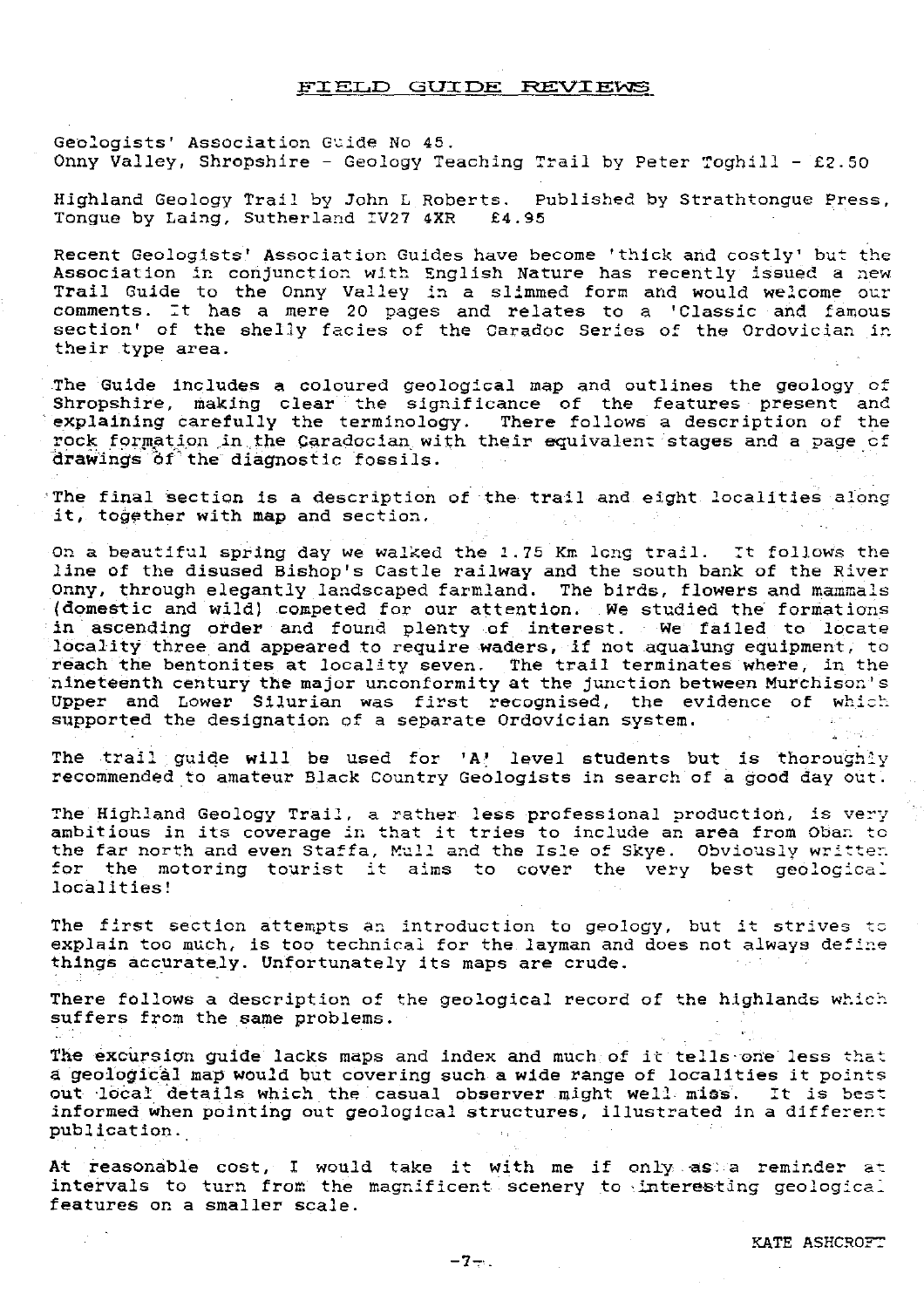# 1. Affiliation to the Geologists' Association

The G.A. has started a scheme for local geological societies to have an affiliation to the G.A. but keep their own identity, the idea being to provide national co-ordination of some of the wider geological issues. We have become affiliated in this way, the aims of our Society closely corresponding to the objectives of affiliation.

(Discounts on the Association's publications will be offered to all members of the affiliated groups).

# 2. Geologists' Association new publication\_ list

| Guides: |    | Geology of the Lake District (1990)   | £10    |
|---------|----|---------------------------------------|--------|
|         |    | Geology of the Manchester Area (1991) | £9     |
|         | 42 | Island of Mallorca (1990)             | £ 6.50 |
|         | 43 | Costa Blanca, Spain (1990)            | £ 6    |
|         | 44 | The Late Precambrian Geology of the   |        |
|         |    | Scottish Highlands and Islands (1991) | £10    |
|         |    |                                       |        |

Send payment with order to: The Geologists' Association, Burlington House, Piccadilly, London W1V 9AG.

(As affiliated members we merit a 20% discount).

Cumberland Geological Society are to be congratulated on bringing out a second guide to the Lake District entitled "Lakeland Roacks and Landscapes" £7.95.

3. New Exhibition - Dudley Museum and. Art Gallery. "The Exploration of the Solar System".

4. People in the News

Member Dennis Wood figured prominently in an article in the Evening Mail recently, as President of Solihull Horticultural Society.

Colin Reid figured in a report on Dudley, Geology in the Guardian on February 15th and has been invited to speak at an International Conference on Geoscience Education and Training at Southampton University.

# 5. Welcome to new members

| Huch Jenkins<br>$\sim 100$ km s $^{-1}$   | Stourbridge           |
|-------------------------------------------|-----------------------|
| Robert Bucki<br><b>Contract Contract</b>  | Dudley                |
| Stuart Williams -                         | Walsall               |
| John Thompson<br>$\overline{\phantom{a}}$ | Wordsley, Stourbridge |
| Adrian Butterwoth - Lye, Stourbridge      |                       |

Exate Ashcroft (1999) Nate Ashcroft (1999) Nate Ashcroft (1999) Paul Shilston.<br>1999 - Paul Shilston.<br>1999 - Paul St. Nicolas Sutton Coldfield<br>B75 5NB

## Editor Secretary Secretary

16 St. Nicolas Gardens<br>Kings Norton Birmingham B38 8TW

Tel: 021 **308:6783** Tel: 021 459 3603 ,